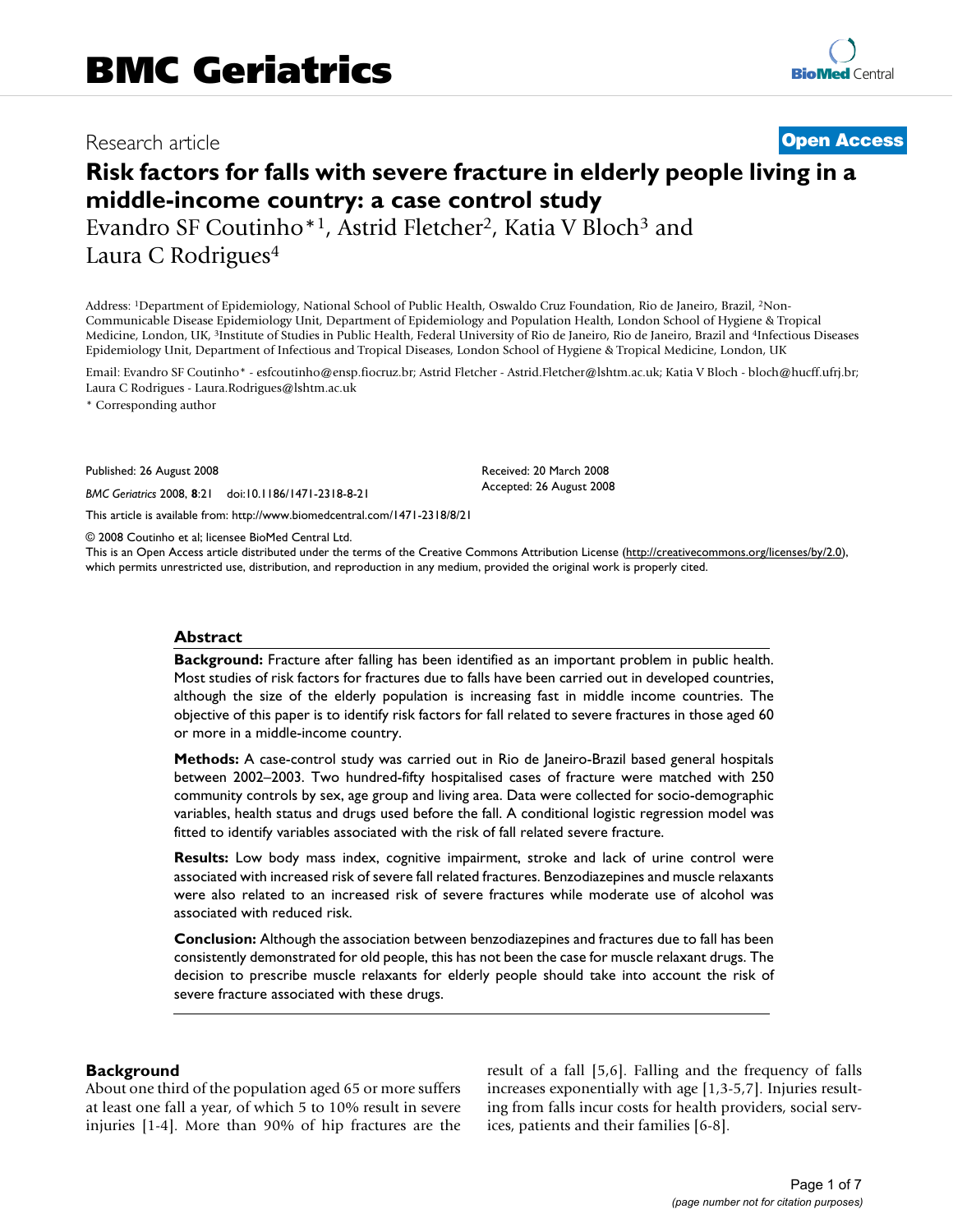An active research agenda exists with a focus on prevention [2]. Cognitive impairment, low body mass index and certain medications such as benzodiazepines have been consistently associated with severe injuries from falls [5,9- 12]. Data on the proportion of fall-related injuries attributable to each of these factors is sparse and it is likely that their relative contribution varies from one setting to another.

Most studies of risk factors for fractures due to falls have been carried out in developed countries, although the size of the elderly population is increasing fast in middle income countries. In Brazil the proportion of people over 60 doubled from 4.1% in 1940 to 8.6% in the year 2000, and it is expected to reach 14% in 2025 [13-15]. Little is known about the frequency, circumstances, risk factors and consequences of falls in Brazil. Perracini & Ramos [16] examined risk factors for any kind of fall in a cohort of elderly community residents and Rozenfeld et al [17] did a cross-sectional investigation in a recreational facility for the elderly. Coutinho & Silva [18] carried out a casecontrol study with hospital controls investigating the association between drugs used in the previous 24 hours and the risk of severe fracture after falling.

We conducted a study to investigate a range of health related factors associated with falls leading to hospitalisation due to fractures among elderly people.

# **Methods**

#### *Design*

A case-control study was carried out in the city of Rio de Janeiro, Brazil.

# *Participants*

Two hundred and fifty cases were selected from patients aged 60 or more, admitted to five state hospitals (two are university hospitals and three are funded by the local government) with a severe fracture following a fall, between 2002–2003. A fall was broadly defined as an episode in which a person came to rest on the ground or floor and severe fracture was the one leading to hospital admittance. These hospitals admitted about 50% of all cases of severe fracture in the people aged 60 or over in Rio de Janeiro and were in different geographic areas of the city. The State Health System in the city covers about 70% of the adult population.

Two hundred and fifty controls were individually matched for sex, age  $(\pm 2 \text{ years})$  and neighborhood (residence of cases and controls in the same block). No elected case refused to participate in the study. Selection of controls was carried out using a systematic procedure starting from the case address, with the direction around the block pre-defined by chance. We did not find more than one eligible control per household. Twenty-one people who filled the criteria for being a control did not want to take part in the study and were replaced.

### *Data collection*

The interviewers visited the hospitals everyday to look for new cases. All individuals aged 60 or more admitted to the hospital to treat a fracture were approached and those reporting a fall as the cause of the injury were asked to participate in the study. Interviews took place at hospital (cases) and home (controls) through standard questionnaires applied by trained interviewers of both sexes. All interviewers had a university degree. The questionnaires consisted of a common set of questions and information was obtained from cases, controls and relatives. These included socio-demographic characteristics, circumstances of the fall, self-reported health status before the fall, information on drug use 24 hours and 15 days before the fall (for cases) or before the home visit (for controls), height, weight, current diseases (self reported) and cognitive impairment (evaluated by an adapted translation of the "Short Care" [19] which was validated in Brazil by Veras et al [20]); and history of falls and fractures in the previous 12 months. The present study used the information of the drugs taken in the previous 24 hours, categorised in 21 groups [see Additional file 1].

# *Sample size*

Without considering the matching, a sample size of 500 individuals would allow to identify an odds ratio of 2 for an exposure of 13% among controls (confidence level = 0.95 and power = 0.80).

# *Statistical analysis*

First, an unadjusted analysis (except for the matching variables) was carried out for all socio-demographic and health related variables using conditional logistic regression. In this level all variables with p-value less than 0.25 were selected for multivariate analysis [21]. Second, a multivariate conditional logistic regression model including those variables was fitted to the data. At this stage, variables with p-value equal or less than 0.05 were maintained in the model. Third, variables with p-value larger than 0.25 in the first stage (univariate analysis) were entered in the model and retained if their p-value were equal or less than 0.05. This last stage was carried out aiming to reduce the chance of excluding important predictors for severe fall related fractures.

Variations in the magnitude of the odds ratios after removing those variables, and multiplicative interactions between drugs and clinical variables were also investigated. The statistical significance of the interaction terms was investigated comparing the models with and without the interaction term through the likelihood ratio test.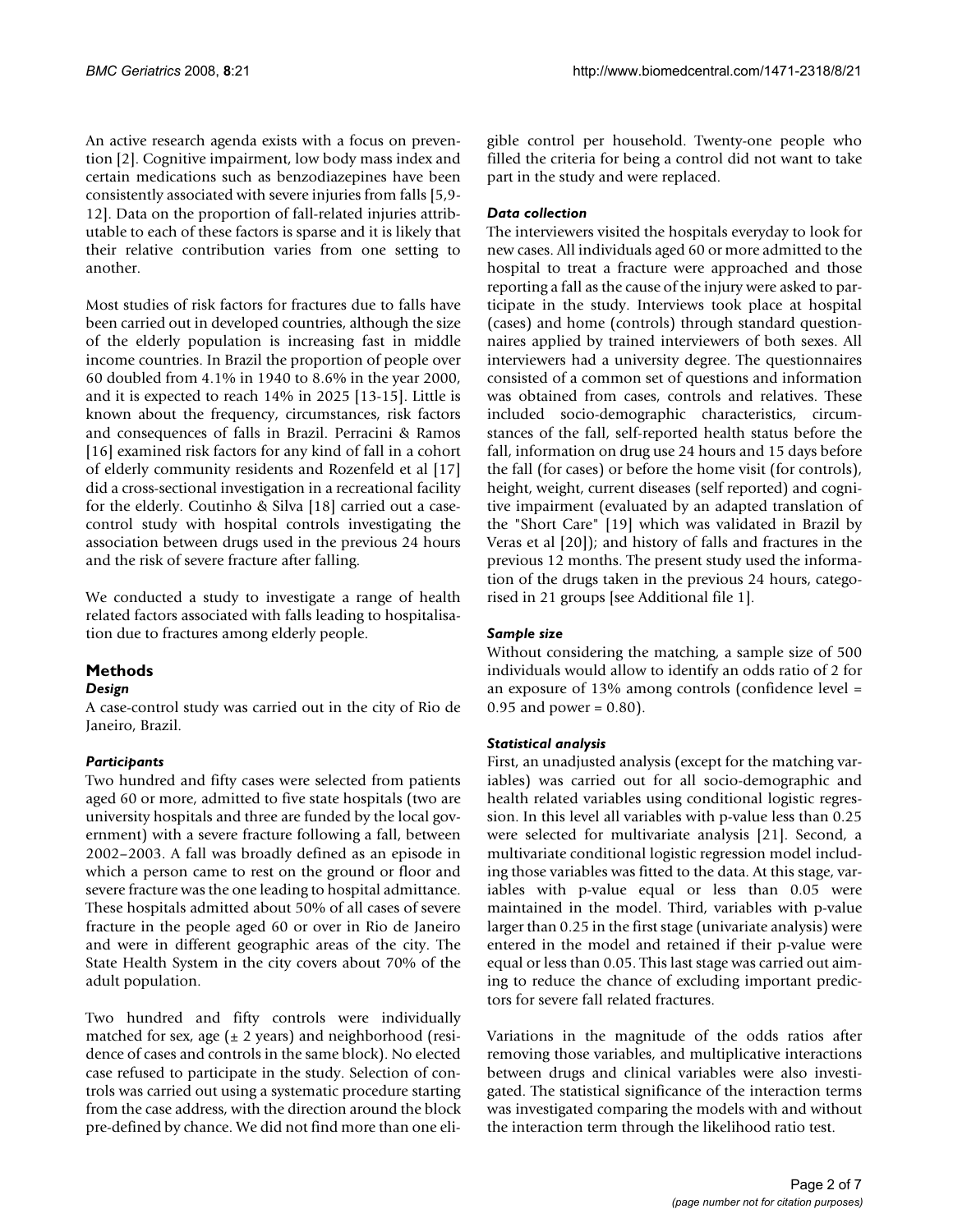We used literature-based categories for BMI and cognitive impairment for ease of interpretation.

Complementary analysis comparing means used Kruskal-Wallis test as data were either asymmetrical or variances were not homogeneous.

All interviewed people signed an informed consent term. The study was approved by the ethical committee of the National School of Public Health – Oswaldo Cruz Foundation.

# **Results**

All 250 cases and 250 controls recruited took part in the study. The interval between the fall and the interview did not exceed 48 hours, although some additional information could have been obtained latter. The great majority were women and about half the individuals were aged between 70–79 years old (Table 1). Due to matching, cases and controls had a similar distribution for age, with mean age for cases 75.5 years old (sd: 8.2) and 75.3 years old (sd: 7.7) for controls. Widowhood was the most frequent marital status for both groups, but the proportion of divorced was higher among cases than controls. The large majority of those interviewed were not living alone. More than 40% did not complete elementary education. Less than 15% were working before the fall.

Seventy percent of the falls resulting in severe fracture occurred between 6:00 am and 6:00 pm, with a similar proportion in the morning and in the afternoon. Most falls took place at home (67%), and this proportion increased with age. The most commonly fractured bone was the femur (72%) followed by arm/forearm (19%). Two cases had vertebral fracture (2.7%) and eleven (4.4%) had more than one bone fractured. Ninety nine per cent of the cases had to undergo surgical procedures.

Health related factors with a level of significance less than 0.25 in their univariate association with fracture (matched analysis) are presented in table 2. Increased odds ratios were observed for low BMI, low blood pressure, dizziness, diabetes, cognitive impairment, history of stroke, lack of urine control, poor vision, limit in carrying activities of daily living (ADL), fall in the previous 12 months, use of antidepressants, benzodiazepines, muscle relaxants and cerebral vasodilators while reduced odds ratios were observed for poor health status, regular use of alcohol, calcium supplement and calcium channel blockers. Most benzodiazepines were long acting, and the most frequently prescribed was bromazepan. Almost all prescribed muscle relaxants were carisoprodol.

Osteoporosis, Parkinson disease, epilepsy, high blood pressure, use of angiotensin converting enzyme (ACE) inhibitors, antihistamines, analgesics, antiacids, alpha and beta-adrenergic blockers, nitrates, non steroidal antiinflamatory drugs, digoxin, calcium and vitamin D supplements did not reached the pre-defined level of 0.25 significance [see Additional file 2].

**Table 1: Distribution of socio-demographic variables among cases (n = 250) and controls (n = 250).**

| Variable                                | Cases $n$ $%$ | Controls n (%) |
|-----------------------------------------|---------------|----------------|
| Sex                                     |               |                |
| Female                                  | 55 (78.0)     | 55 (78.0)      |
| Age group (years)                       |               |                |
| $60 - 69$                               | 59 (23.6)     | 56 (22.4)      |
| $70 - 79$                               | 118(47.2)     | 127(50.8)      |
| $80 - 89$                               | 61(24.4)      | 57 (22.8)      |
| 90 and more                             | 12(4.8)       | 10(4.0)        |
| Marital status                          |               |                |
| married                                 | 73 (29.2)     | 82 (32.8)      |
| widowed                                 | 116(46.4)     | 127(50.8)      |
| divorced                                | 23(9.2)       | 8(3.2)         |
| never married                           | 38 (15.2)     | 33 (13.2)      |
| Living alone                            |               |                |
| no                                      | 201 (80.4)    | 196 (78.4)     |
| yes                                     | 39 (15.6)     | 47 (18.8)      |
| Institution                             | 10(4.0)       | 7(2.8)         |
| <b>Educational level</b>                |               |                |
| none + elementary incomplete elementary | 104(41.6)     | 110(44.0)      |
| level one (about 5 years).              | 83 (33.2)     | 84 (33.6)      |
| level two (about 4 years).              | 37 (14.8)     | 30(12.0)       |
| secondary (about 3 years)               | 20(8.0)       | 15(6.0)        |
| university                              | 6(2.4)        | 11(4.4)        |
| Working before the fall                 |               |                |
| Yes                                     | 34 (13.6)     | 28(11.2)       |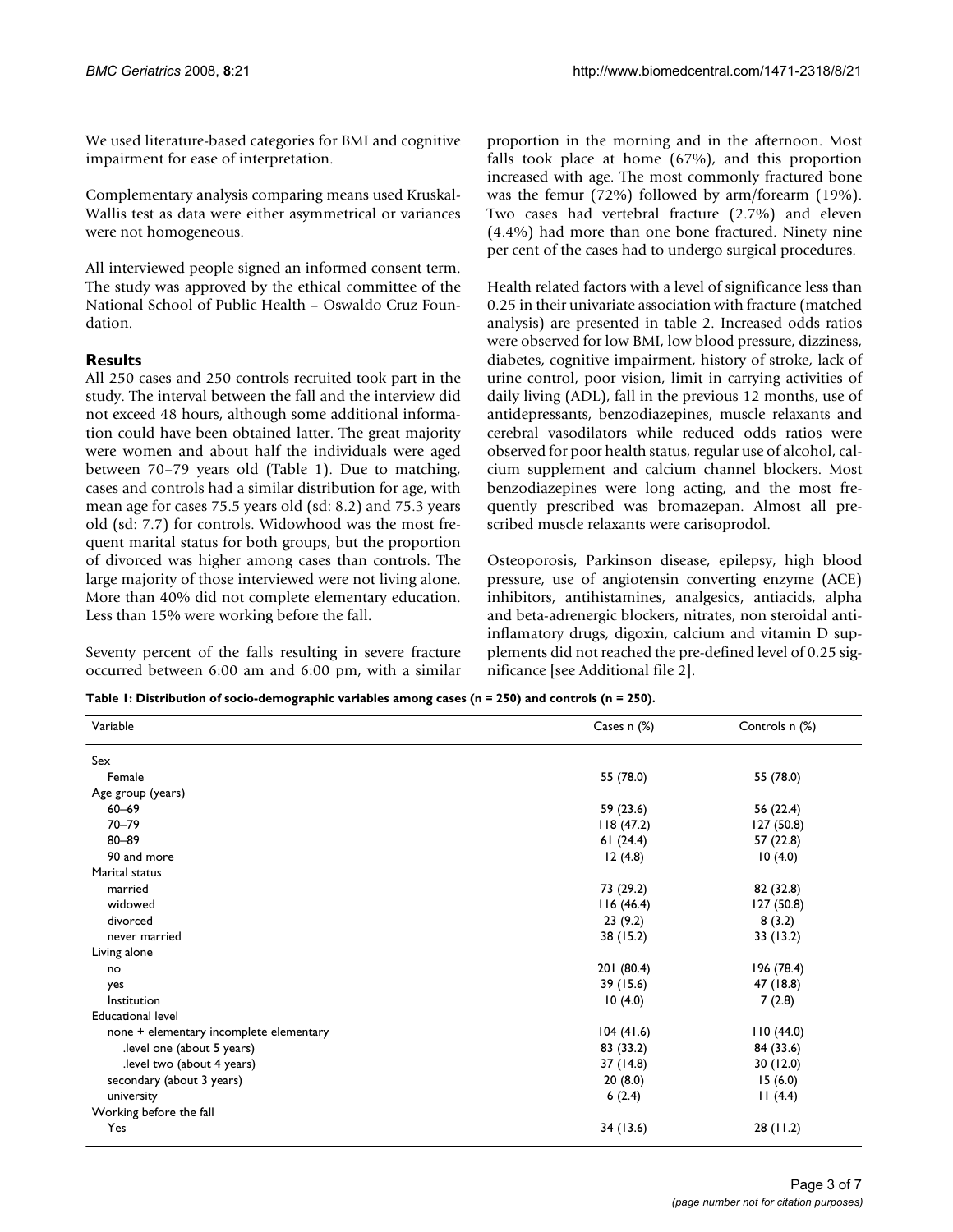| Variables                            | Cases n (%) | Controls n (%) | OR (95% CI)          | P value <sup>1</sup> |
|--------------------------------------|-------------|----------------|----------------------|----------------------|
| $BMI - kg/m2$                        |             |                |                      |                      |
| 25 or more                           | 85(34.1)    | 118(47.2)      | reference            | < 0.01               |
| $20 - 24.9$                          | 107(43.0)   | 104(41.6)      | $1.23(0.72 - 2.11)$  |                      |
| less than 20                         | 57 (22.9)   | 28 (11.2)      | $3.31(1.49 - 7.37)$  |                      |
| Health status                        |             |                |                      |                      |
| excellent                            | 27(10.8)    | 43 (17.2)      | reference            | 0.01                 |
| good                                 | 121(48.4)   | 126(50.4)      | $1.79(0.85 - 3.76)$  |                      |
| fair                                 | 90(36.0)    | 61(24.4)       | $1.82(0.76 - 4.37)$  |                      |
| poor                                 | 12(4.8)     | 20(8.0)        | $0.31(0.08 - 1.27)$  |                      |
| <b>Dizziness</b>                     | 70 (28.0)   | 57 (22.8)      | $1.33(0.60 - 2.21)$  | 0.17                 |
| Low blood pressure                   | 15(6.0)     | 3(1.2)         | $5.00$ (1.45-17.27)  | 0.01                 |
| <b>Diabetes</b>                      | 52(20.8)    | 39 (15.6)      | $1.42(0.90 - 2.25)$  | 0.14                 |
| Cognitive impairment <sup>3</sup>    | 64 (28.7)   | 27 (10.8)      | $3.64(2.02 - 6.58)$  | < 0.01               |
| Stroke                               | 28(11.2)    | 8(3.2)         | $4.33$ (1.78-10.53)  | < 0.01               |
| Lack of urine control                | 69 (27.6)   | 30(12.0)       | $3.05(1.82 - 5.12)$  | < 0.01               |
| Poor vision <sup>4</sup>             | 21(8.8)     | 9(3.6)         | $2.63$ (1.16-5.88)   | 0.02                 |
| Limited in carrying ADL <sup>5</sup> | 146(58.4)   | 113(45.2)      | $1.85$ (1.24-2.70)   | < 0.01               |
| Current use of alcohol               |             |                |                      |                      |
| not used                             | 198 (79.2)  | 161(64.4)      | reference            | < 0.01               |
| less than once a week                | 35 (14.0)   | 44 (17.6)      | $0.79(0.40 - 1.55)$  |                      |
| at least once a week                 | 17(6.8)     | 45 (18.0)      | $0.42$ (0.17-1.02)   |                      |
| Fall in the previous 12 months       | 94 (37.8)   | 79 (31.6)      | $1.34(0.91 - 1.98)$  | 0.14                 |
| Antidepressant <sup>6</sup>          | 8(3.2)      | 3(1.2)         | $2.67(0.71 - 10.05)$ | 0.15                 |
| Benzodiazepine <sup>6</sup>          | 44 (17.6)   | 19(7.6)        | $2.56$ (1.44-4.57)   | < 0.01               |
| Ca channel blocker <sup>5</sup>      | 22(8.8)     | 41(16.4)       | $0.47(0.27 - 0.84)$  | 0.01                 |
| Ca supplement                        | 5(2.0%)     | 12(4.8)        | $0.42(0.15 - 1.18)$  | 0.10                 |
| Diuretics <sup>6</sup>               | 35 (14.0)   | 48 (19.2)      | $0.68(0.42 - 1.10)$  | 0.12                 |
| Muscle relaxant <sup>6</sup>         | 21(8.4)     | 8(3.2)         | 5.33 (1.55-18.30)    | < 0.01               |
| Cerebral Vasodilators <sup>6</sup>   | 27 (10.8)   | 14(5.6)        | $2.08$ (1.05-4.15)   | 0.04                 |

Table 2: Distribution of health related variables<sup>1</sup> among cases and controls, odds ratios<sup>2</sup> (OR), 95% confidence intervals (CI) and p**values (cases = 250, controls = 250).**

1. Selection criteria for this table was univariate p-value < 0.25. P-values for the 2 × n comparisons

2. matched by sex, age group and neighbourhood. OR estimated using conditional logistic regression

3. adapted translation of the "Short Care"

4. unable to identify someone at the opposite side of the room

5. unable to perform at least one of the following activities on his(her) own: use of public transport, drive, walk short distances, eat own meals,

dress up, take medication, comb, go up and downstairs, take shower, cut nails, control urine.

6. in the previous 24 hours

The average total number of drugs were  $2.2$  (sd = 1.47) in cases and 2.1 (sd =  $1.48$ ) among the controls. The difference was not statistically significant ( $p = 0.43$ ).

When variables presented in table 2 were entered in a multivariate conditional logistic model, diabetes, high blood pressure, rheumatism, poor vision and use of diuretics had significance levels over 0.05 and were dropped from the multivariate model. Table 3 presents the final model. Body mass index equal or less than 20 kg/m2, cognitive impairment, previous stroke and lack of urine control were associated with increased incidence of severe fall related fractures while use of alcohol at least once a week was associated with reduced incidence. Concerning the use of drugs in the previous 24 hours, benzodiazepines

and muscle relaxants were related to an increased risk of severe fractures while calcium channel blockers were associated with a reduced risk. The highest odds ratio (approximately 5 fold) was observed for use of muscle relaxants and history of stroke, although confidence intervals were large. No effect modification was observed for the variables included in the final model.

#### **Discussion**

Most of the cases of severe fracture due to falling in the present study were female. Most fell at home between 6:00 am and 6:00 pm and the great majority of the fractures affected the femur and the arm/forearm. Risk factors identified were low body index mass, cognitive impair-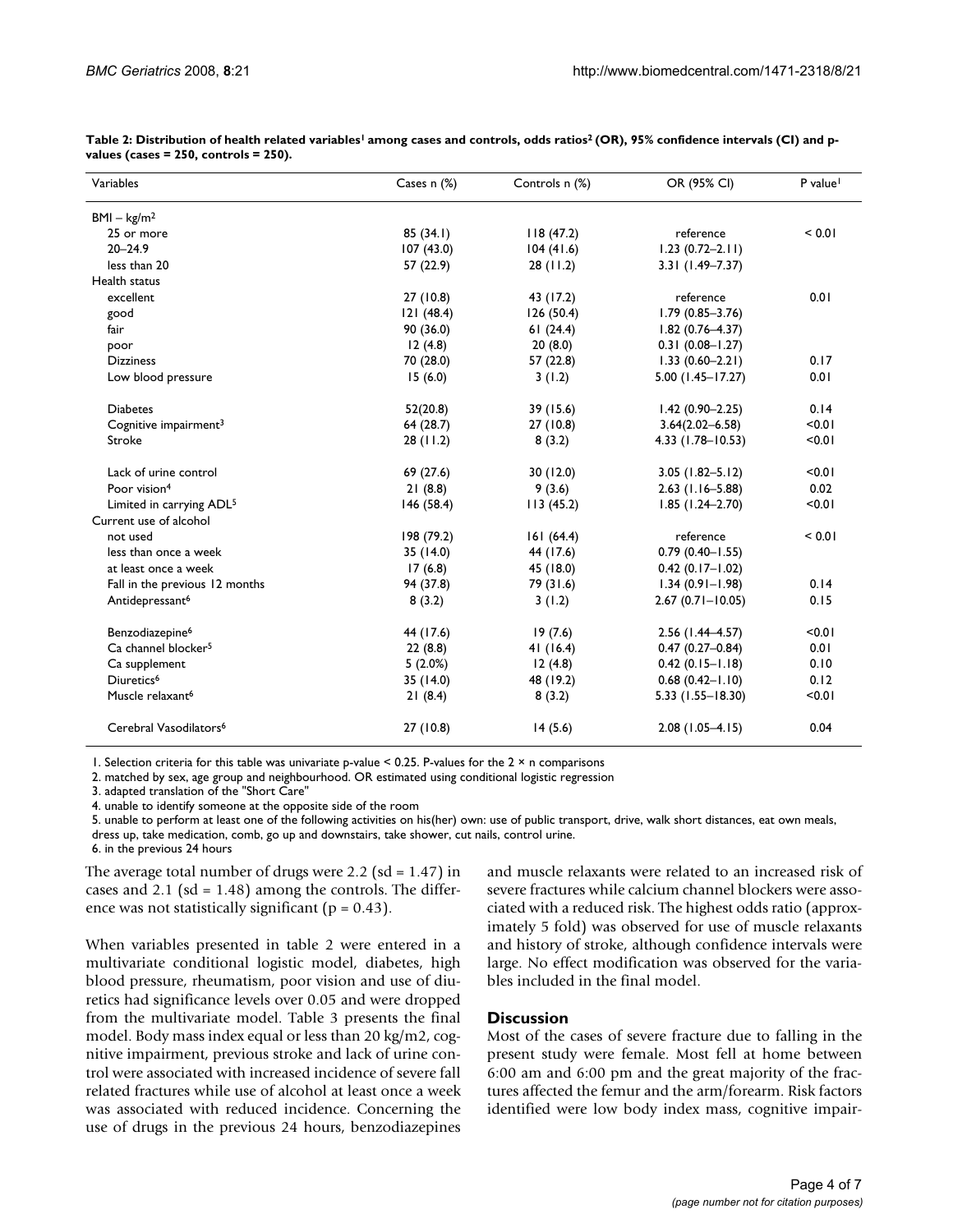**Table 3: Association of health related variables and severe fall**  related fractures. Adjusted<sup>1</sup> odds ratios (OR), 95% confidence **intervals (CI) and p-values (cases = 250, controls = 250)**

| Variables              | OR (95% CI)          | P value <sup>2</sup> |
|------------------------|----------------------|----------------------|
| <b>BMI</b>             |                      |                      |
| 25 or more             | reference            |                      |
| $20 - 24.9$            | $1.18(0.71 - 1.96)$  | 0.63                 |
| less than 20           | $3.43$ (1.64–7.17)   | < 0.01               |
| Cognitive impairment   | $2.19(1.09 - 4.41)$  | 0.03                 |
| Stroke                 | $5.27(1.31 - 21.20)$ | 0.02                 |
| Lack of urine control  | $3.16(1.42 - 7.03)$  | 0.01                 |
| Current use of alcohol |                      |                      |
| not used               | reference            |                      |
| less than once a week  | $0.71(0.38 - 1.33)$  | 0.29                 |
| at least once a week   | $0.40(0.18-0.89)$    | 0.02                 |
| Benzodiazepine         | 2.22 (1.07-4.58)     | 0.03                 |
| Ca channel blocker     | $0.40(0.19 - 0.86)$  | 0.02                 |
| Muscle relaxant        | $4.42$ (1.02-19.21)  | 0.04                 |
|                        |                      |                      |

1. Each variable is controlled for the other ones in the table plus selfreported health status and activities in daily living using conditional logistic regression.

2. P-values for each variable category compared to the reference level.

Model fit statistics: McFadden's  $R^2$  = 0.297, McFadden's Adj  $R^2$  = 0.206, Count R<sup>2</sup> = 0.777, Likelihood-ratio  $\chi^2_{(14 \text{ df})}$  = 91.485, p < 0.001

ment, stroke, lack of urine control, use of benzodiazepine and muscle relaxants.

Our study in a middle-income country setting agrees with some previously reported associations with fracture due to fall observed in developed countries: low body index mass [9,22,23], cognitive impairment [5,22], stroke [9,10], lack of urine control [24-26].

In the present study regular users of alcohol ("at least once a week") were at a reduced risk of severe fractures. Findings for alcohol have not been consistent. Peel et al [27] found a reduced risk of fall-related fracture for moderate alcohol intake while other authors have found the reverse: higher risk of falls leading to fracture associated with higher use of alcohol [10,28]. "J" shape patterns in alcohol use have been observed for outcomes such as cardiovascular disease, with non drinkers or those with very low intakes having higher risks compared to those with mild or moderate drinking patterns. In our study, those who reported using alcohol at least once a week rarely made use of alcohol more than twice a week. It is possible that people drinking at least once a week were healthier than those not drinking. Although we attempted to control for this by the inclusion of other health related variables in the model, we cannot exclude the possibility of residual confounding.

As in our investigation, previous studies have identified an effect of benzodiazepines on the risk of fall-related

fractures [12]. Hartikainen et al [29] carried out a systematic review of 29 studies that reported the association between the use of medicines and the risk of falls or fallrelated fractures among people aged 60 or more. Nine of them were case-control studies matched by sex and age like our investigation. The authors concluded that central nervous system drugs, mainly psychotropic drugs, were associated with an increased risk of these accidents,

Many drugs commonly used by elderly people have not been systematically studied as risk factor for falls [29]. An important and novel result from our study was the association between the use of muscle relaxants in the last 24 hours and severe fracture due to falling. The odds ratio was very high  $(OR = 4.42)$  although the 95% confidence interval was wide (1.02–19.21). To the best of our knowledge, there is only one study that reported this empirical association among the elderly. French et al [30] used database information to investigate the relationship between registered primary diagnosis of fracture and previous use of some drugs. The authors found that those registered with fracture were prescribed muscle relaxants 1.4 times more than controls (those with non-specific chest pain). This value is much lower than the one we found, but it is difficult to compare these findings as the study designs were quite different.

That muscle relaxants can cause falls is biologically plausible: these drugs are recognized to cause weakness, drowsiness, sedation and anticholinergic effects [31]. Data on the use of muscle relaxants by elderly people, especially for extended periods, are limited but such studies that have been done reported usage by: 3% of the 60 and over population in Rio de Janeiro-Brazil [32], 0.77% of the 60 and over population in the USA [33], and 1.2% of the 75 and over age group in Finland [34]. Although muscle relaxants are recommended for short-term treatment of back pain, Dillon et al [33] reported a mean length of use of 2.1 years in the USA; 44.5% of users referred use for more than a year. Although it is generally acknowledged that the use of muscle relaxant may be inappropriate and hazardous in the elderly [31,35], the figures quoted above show that their use and their long term use remains a problem. It is likely that usage figures will be higher in places where there is easy access to medications over the counter, commonly in low and medium income countries such as Brazil. The 2002 criteria for potentially inappropriate medication use in older adults [31] does not mention explicitly the risk of falling and suffering a fracture in its evaluation of miorelaxants; the only group of drugs for which concern with falls is mentioned is long acting benzodiazepines

In contrast to previous studies we did not find a significant association between visual impairment [9,16,36,37]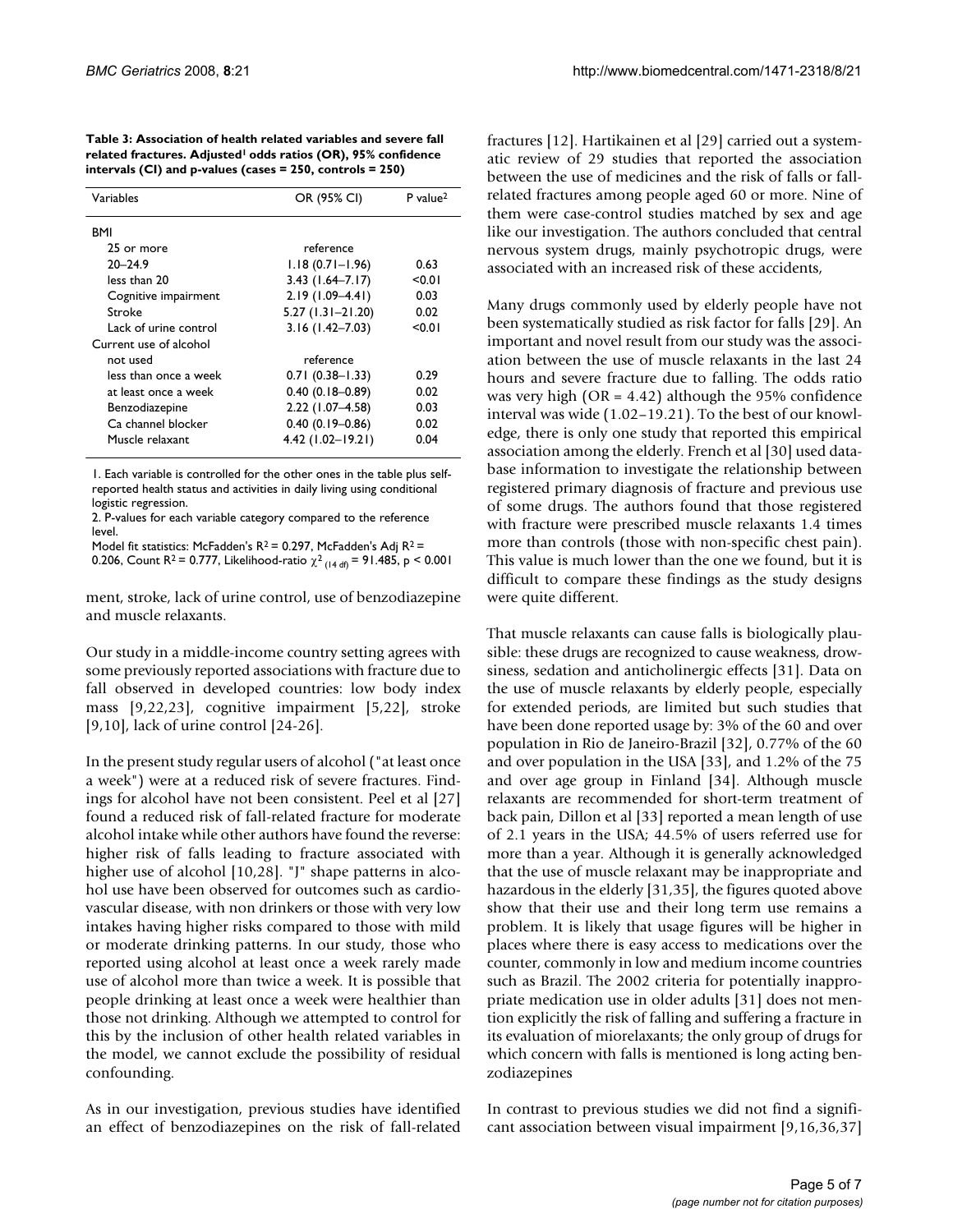and diabetes [28,38] with fall related fracture. We did not measure visual acuity but relied on self report and there may have been under-reporting leading to dilution of effect. In the case of diabetes, finding an association with falling may be influenced by the proportion of those with neurological and foot problems. Ottenbacher et al [38] found that the association between diabetes and hip fracture particularly for those taking insulin.

Our study showed an unexpected inverse association between the use of calcium channel blockers (CCB) and the occurrence of severe fall related fracture. Two systematic reviews [29,39] did not find any association between these variables. We cannot exclude the possibility that this finding was due to residual confounding of self-reported health status. CCB and angiotensin converting enzyme inhibitors (ACEI) were the most reported antihypertensives. Although the proportion of controls taking CCB and ACE was the same (16%), the average total number of drugs referred by the first group was 3.0 while by the second group it was 3.5 ( $p = 0.02$ ). This suggests that users of CCB could be healthier than those to which ACEI were prescribed.

The study had some limitations. Most variables were self reported and, in some of the interviews, information was provided or added by relatives that were in the hospital (for cases) or at home (for controls). This could lead to an unknown degree of misclassification of exposures. Moreover, cognitive impairment was evaluated after the fall, and we cannot be sure about the influence of the accident on mental state.

On the other hand, our study has some strengths. There were no refuses among cases and only few among controls and ascertainment of cases was likely to be high as severe fracture will be hospitalised. Controls were selected from same population as cases. Moreover, the study was done in a low income population from a middle-income country, a setting rarely reported for studies on fall related fractures

# **Conclusion**

What causes falls and fractures in the elderly is an important question as the size of the elderly population is increasing fast in middle income countries. Our study identifies some similar factors and a few differences, including an important role for miorelaxant drugs which are prescribed over the counter in many countries. We studied fractures leading to hospitalisation and it is possible that muscle relaxants are also associated with less severe falls. Urgent and immediate attention is necessary to confirm and quantify the risks as to inform increased control of these drugs in elderly people.

# **Competing interests**

The authors declare that they have no competing interests.

### **Authors' contributions**

ESFC had full access to all of the data in the study and takes responsibility for the integrity of the data and the accuracy of the data analysis. Study concept and design: ESFC, LCR and AF. Acquisition of data: ESFC. Analysis and interpretation of data: ESFC, LCR and AF. Drafting the manuscript: ESFC, LCR, AF and KVB. Statistical analysis: ESFC and LCR. Study supervision: ESFC. All authors read and approved the manuscript.

# **Additional material**

#### **Additional file 1**

*Categories and ATC codes for the drugs used in the last 24 hours. The table provided presents the Anatomical Therapeutic Chemical Code for the drugs investigated.* Click here for file [\[http://www.biomedcentral.com/content/supplementary/1471-](http://www.biomedcentral.com/content/supplementary/1471-2318-8-21-S1.doc) 2318-8-21-S1.doc]

# **Additional file 2**

*Variables with p-value greater than 0.25 (univariate analysis). The table provided presents the odds ratios and 95% confidence intervals for the variables that did not reach statistical criteria in the preliminary analysis for inclusion in the multivariate analysis.* Click here for file

[\[http://www.biomedcentral.com/content/supplementary/1471-](http://www.biomedcentral.com/content/supplementary/1471-2318-8-21-S2.doc) 2318-8-21-S2.doc]

#### **Acknowledgements**

The Wellcome Trust supported field work (data collection), equipment and travelling costs. The CNPq (Brazilian Research Council) provided scholarship, material and consumables.

We thank Sidney Dutra da Silva, Luana Silva Garcez de Mendonça, Rosania Silva Garcez de Mendonça, Valdir Alvarenga for collecting data for this study.

#### **References**

- 1. Ryynänen OP, Kivelä SL, Honkanen R, Laippala P, Soini P: **[Incidence](http://www.ncbi.nlm.nih.gov/entrez/query.fcgi?cmd=Retrieve&db=PubMed&dopt=Abstract&list_uids=1754661) [of falling injuries leading to medical treatment in the elderly.](http://www.ncbi.nlm.nih.gov/entrez/query.fcgi?cmd=Retrieve&db=PubMed&dopt=Abstract&list_uids=1754661)** *Public Health* 1991, **105:**373-386.
- 2. Talbot LA, Musiol RJ, Witham EK, Metter EJ: [Falls in young, mid](http://www.ncbi.nlm.nih.gov/entrez/query.fcgi?cmd=Retrieve&db=PubMed&dopt=Abstract&list_uids=16109159)**[dle-aged and older community dwelling adults: perceived](http://www.ncbi.nlm.nih.gov/entrez/query.fcgi?cmd=Retrieve&db=PubMed&dopt=Abstract&list_uids=16109159) [cause, environmental factors and injury.](http://www.ncbi.nlm.nih.gov/entrez/query.fcgi?cmd=Retrieve&db=PubMed&dopt=Abstract&list_uids=16109159)** *BMC Public Health* 2005, **5:**86.
- 3. Masud T, Morris RO: **[Epidemiology of falls.](http://www.ncbi.nlm.nih.gov/entrez/query.fcgi?cmd=Retrieve&db=PubMed&dopt=Abstract&list_uids=11769786)** *Age Ageing* 2001, **30(Suppl 4):**3-7.
- 4. Francis RM: **[Falls and fractures.](http://www.ncbi.nlm.nih.gov/entrez/query.fcgi?cmd=Retrieve&db=PubMed&dopt=Abstract&list_uids=11769784)** *Age Ageing* 2001, **30(Suppl 4):**25-28.
- 5. Guo Z, Wills P, Viitanen M, Fastbom J, Winblad B: **[Cognitive](http://www.ncbi.nlm.nih.gov/entrez/query.fcgi?cmd=Retrieve&db=PubMed&dopt=Abstract&list_uids=9801019) [impairment, drug use and the risk of hip fracture in persons](http://www.ncbi.nlm.nih.gov/entrez/query.fcgi?cmd=Retrieve&db=PubMed&dopt=Abstract&list_uids=9801019) [over 75 years old: a community-based prospective study.](http://www.ncbi.nlm.nih.gov/entrez/query.fcgi?cmd=Retrieve&db=PubMed&dopt=Abstract&list_uids=9801019)** *Am J Epidemiol* 1998, **148:**887-892.
- 6. Woolf AD, Akesson K: **Preventing fractures in elderly people.** *BMJ* 2004, **327:**89-95.